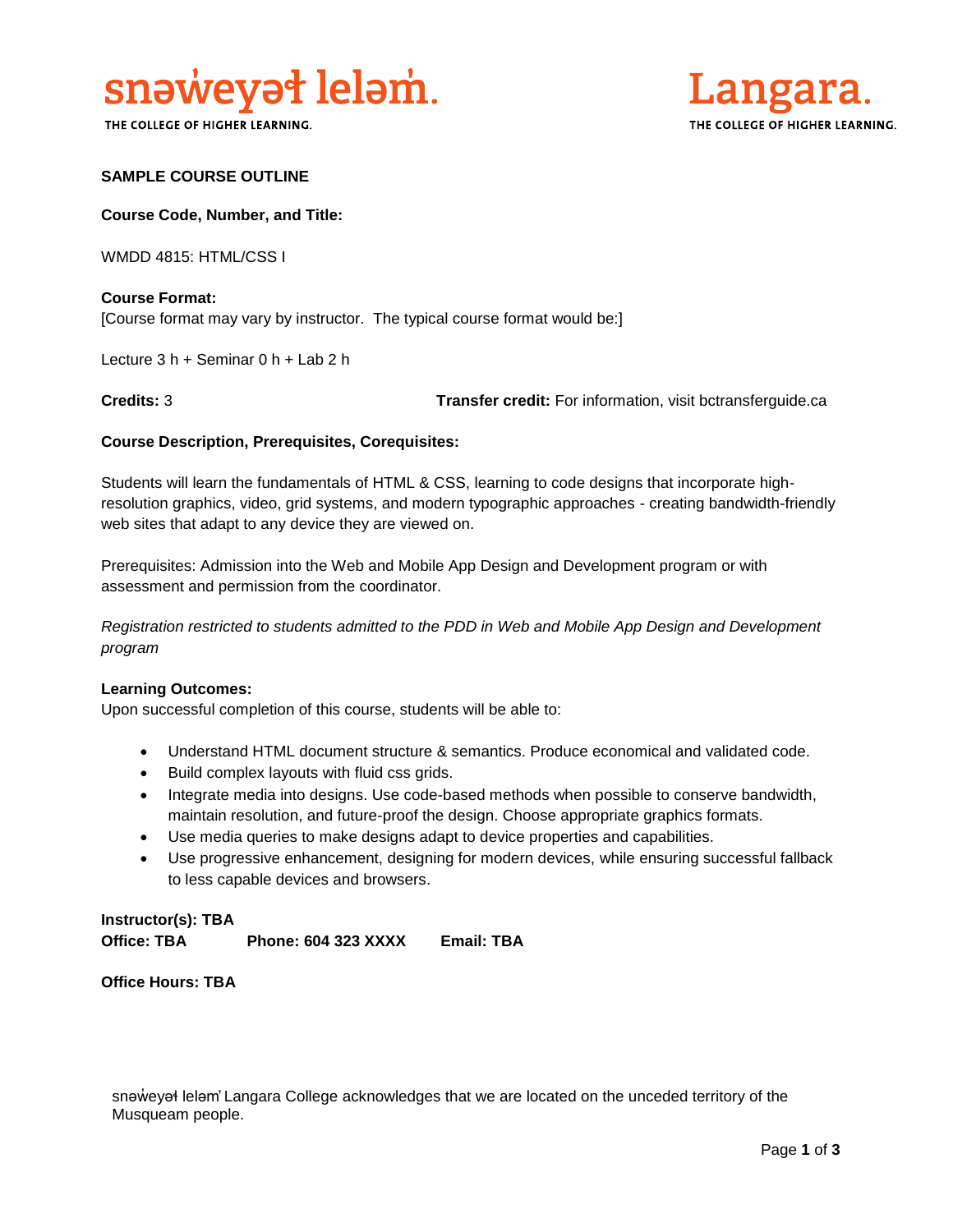

THE COLLEGE OF HIGHER LEARNING.



#### **Textbook and Course Materials:**

[Textbook selection may vary by instructor. An example of texts and course materials for this course might be:}

Howe, Shay. "Learn to Code HTML & CSS: Develop and Style Websites". USA. 2014.

Optional: Lynda.com. *Web Technology Fundamentals.* USA. 2013.

Optional: Lynda.com. *CSS Core Concepts.* USA. 2011

Note: *This course may use an electronic (online) instructional resource that is located outside of Canada*  for mandatory graded class work. You may be required to enter personal information, such as your name *and email address, to log in to this resource. This means that your personal information could be stored on servers located outside of Canada and may be accessed by U.S. authorities, subject to federal laws. Where possible, you may log in with an email pseudonym as long as you provide the pseudonym to me so I can identify you when reviewing your class work.* 

**Assessments and Weighting: Final Exam** 25% **Other Assessments %** (An example of other assessments might be:) %

Quizzes/Tests: 25% Assignments: 50%

Proportion of individual and group work: Individual: 100%

#### **Grading System:** Letter grade

Specific grading schemes will be detailed in each course section outline.

Passing grade: C

#### **Topics Covered:**

[Topics covered may vary by instructor. An example of topics covered might be:]

- **Basic HTML Text & Sectioning Tags. Validation.**
- Images / Paths / Anatomy of URL / FTP
- CSS Typography, Units, Color
- CSS Layout: Floats, Clears, Clearfix
- CSS Layout 2: Grid Systems
- Backgrounds, Color, Gradients
- Media Queries

*This generic outline is for planning purposes only.*